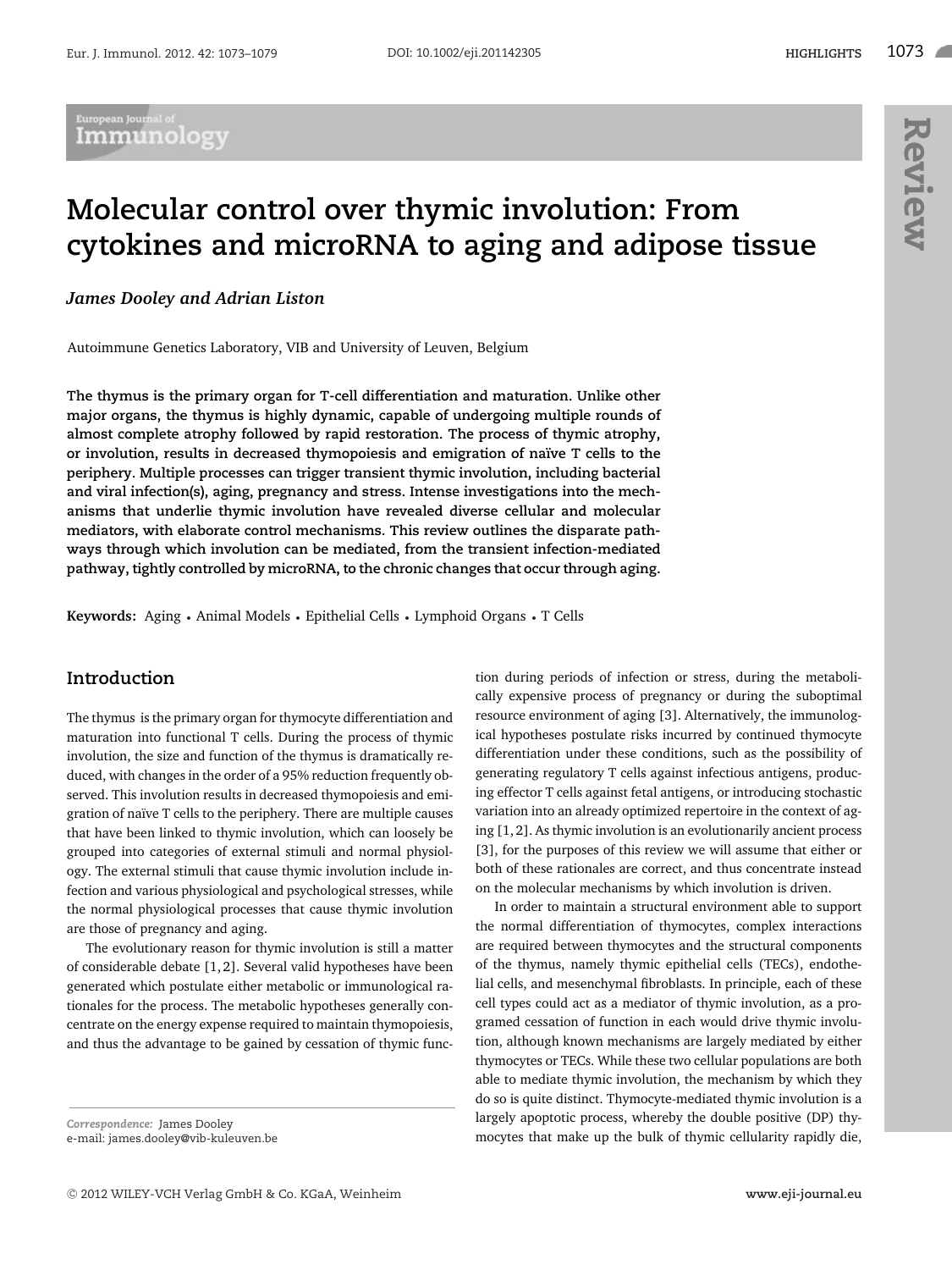creating a shrunken thymus and a block in thymocyte differentiation [4]. By contrast, TEC-mediated thymic involution appears to be a more ordered process, and results in a thymus of reduced cellularity capable of maintaining normal thymocyte differentiation [5]. Current research suggests that thymic involution due to infection and pregnancy is largely TEC-dependent while involution due to stress (including stress due to infection) is thymocyte-mediated and involution with age is multifactorial. The molecular mediators of each will be discussed in turn.

#### **Thymic involution in response to infection**

The thymus is highly responsive to acute involution following infection, as multiple infectious stimuli have been demonstrated to trigger involution in both humans and mice [6–10]. This is thought to be advantageous, as the cessation of T cell production during infection reduces the likelihood of dominant tolerance being induced toward pathogen-associated antigens, protecting the infectious agent from clearance [11]. Two distinct mechanisms can be responsible for thymus involution during infection: (i) an infection-sensing pathway, where TECs drive programed thymic involution and (ii) an inflammationmediated pathway, where the byproducts of infection cause direct apoptosis of thymocytes. The first pathway is described here, while the second pathway is shared by multiple other stressors and is outlined in "Stress-mediated thymic involution."

The ability of the thymus to respond to infection signals prior to the buildup of inflammatory mediators is dependent on the recognition of pathogen-associated molecular patterns. While multiple pathogen-associated molecular patterns may be able to directly trigger thymic involution, most research has been performed using poly(I:C), which is structurally similar to the dsRNA of viruses. Mice injected with poly(I:C) undergo rapid thymic involution within several days, in a process which is mediated through the virus-sensing melanoma differentiation-associated gene 5 (MDA-5) receptor. Both the expression of MDA-5 and the interferon α receptor (IFNAR) are required for thymic involution, as loss of either gene prevents thymic involution in response to poly(I:C), demonstrating that the involution pathway works via poly(I:C) binding MDA-5 and in turn triggering IFN-α expression [12]. Of several putative sources of IFN- $\alpha$  in the thymus, a key candidate is plasmacytoid dendritic cells, which have the capacity to produce very high titres of IFN-α in response to CpG [13]. In vitro human experiments have shown that IFN-α produced by plasmacytoid dendritic cells inhibits T-cell development [13], however this is unlikely to be a direct effect as in vivo murine experiments show that the involution-inducing effect of IFNAR is independent of IFNAR expression by DP thymocytes or thymic dendritic cells [12], suggesting that the TEC component of the thymus responds to IFN- $\alpha$  and transmits the involution signal. The primary effect on developing T cells is a block in the DN1–DN2 transition, resulting in decreased DN4 and DP T cells [14].



**Figure 1.** Molecular regulation of infection-associated thymic involution. (A) Exposure to commensal microflora results in the basal activation of **MDA**-5 and low levels of **IFN**-α production. However, due to the activity of **D**icer-dependent miR-29a, **IFNAR** levels on **TEC**s are kept low enough to prevent triggering the involution pathway. (B) By contrast, during an infection, levels of pathogen-associated molecular patterns are high enough to induce the production of sufficient **IFN**-α to activate **IFNAR** on **TEC**s. The **TEC**s, in turn, drive an active involution process, transiently reducing thymic cellularity.

Recent research demonstrates that this poly(I:C)-driven thymic involution is under tight control by microRNA (Fig. 1). Loss of either the complete microRNA network (through deletion of Dicer) or the miR-29a cluster in TECs results in elevated sensitivity of the thymic epithelium to poly(I:C) and premature chronic thymic involution [15]. This effect is mediated through IFNAR, which is a direct target of miR-29a and is upregulated on the thymic epithelium of Dicer-deficient or miR-29a-deficient mice [15]. The evolution of a tight control of IFNAR expression in TECs is likely to be a response to the altered function of IFN-α signaling in TECs in comparison with non-TECs; while non-TECs respond to IFN-α by maintaining cellular integrity and increasing innate resistance to infection [16], TECs are programed to reduce functionality and suspend thymopoiesis. miR-29a expression is therefore required to dampen down the sensitivity of TECs, by suppressing IFNAR expression, in order to restrict thymic involution to the higher magnitude increases in IFN-α production that indicate major infection, rather than the low magnitude increases in production that are probably associated with hosting commensal microflora.

#### **Age-related thymic involution**

Thymic size and function is at its maximum during fetal and perinatal development, and then displays a chronic progressive decline with age. The major feature of thymic involution is a systematic loss of thymocytes and TECs; however, architectural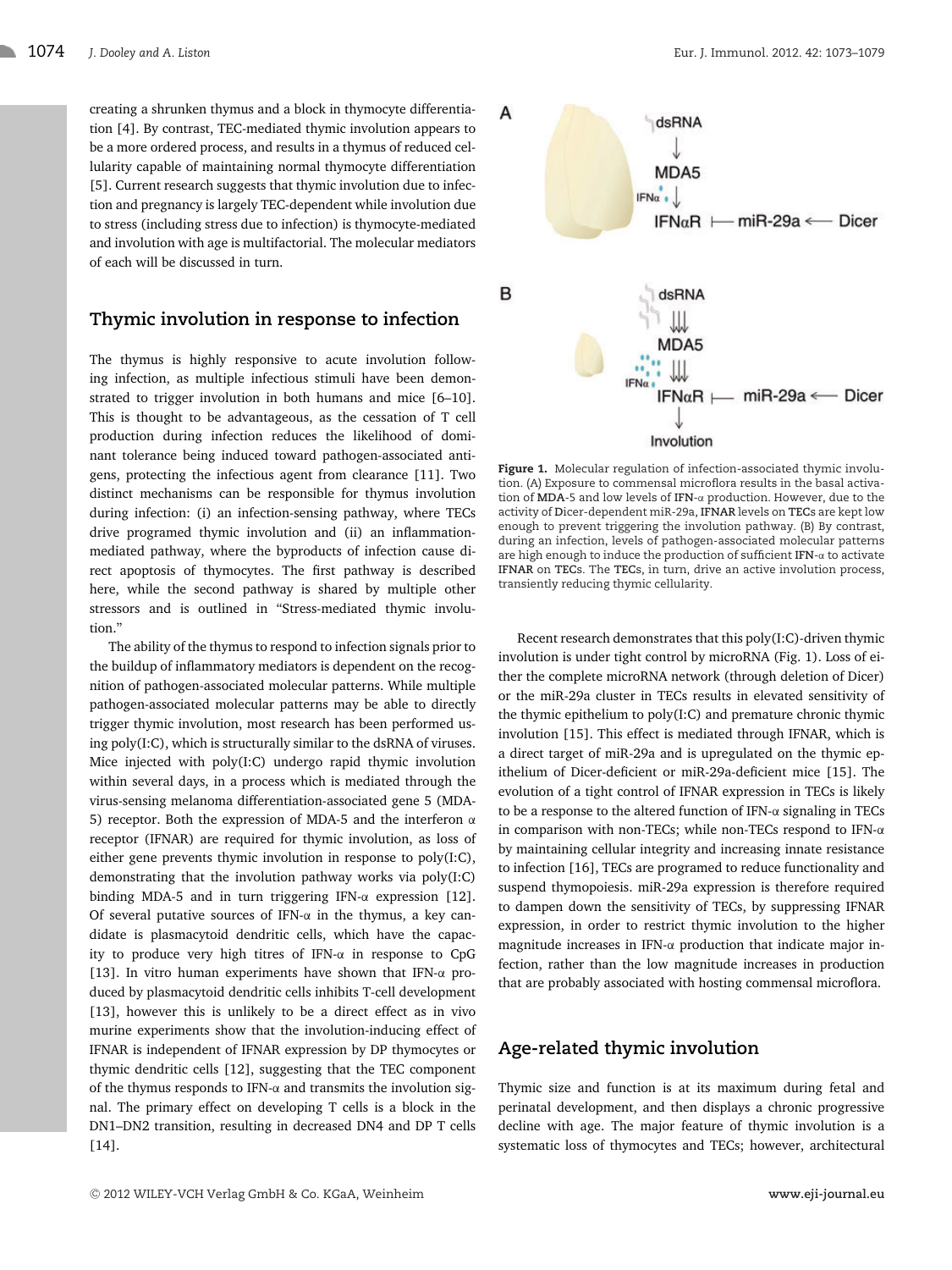changes are also observed, such as a breakdown of the corticalmedullary junction [5] and a shift in the TEC ratio toward the cortical subset [17]. Age-related involution of the murine thymus eventually reduces cellularity to less than 5% of its adult peak [5], while age-related thymic decline in humans has been estimated to be in the order of ∼1% per year [18]. Despite the decline in thymus cellularity, its function is maintained at a level that is proportional to the reduced size, with no blockade in thymocyte differentiation being observed [17]. Intriguingly, overexpression of the master transcription factor of TEC fate, Foxn1, is able to diminish the effects of age-related thymic involution [19].

#### **Sex hormones and age-related thymic involution**

Age-related thymic involution is often described as being sex hormone dependent. Both male and female sex hormones, androgens and estrogens respectively, have been directly associated with thymic involution [5]. Sex hormone ablation by chemical or surgical castration reverses age-related thymic involution and restores thymic function with a decrease in the rate of thymocyte apoptosis and increased proliferation of both T cells and TECs [5, 20]. While the reproductive organs express multiple important immunological factors, such as IGF-1 (insulin-like growth factor 1), PDGF, Nerve Growth Factor (NGF), and TGF-β [21], the effects of chemical/surgical castration are thought to be mediated primarily by androgens or estrogens, as in the reciprocal experiment administration of these sex hormones to uncastrated mice results in decreased thymopoiesis, with an increased rate of apoptosis of immature thymocytes [20], although further work is necessary to prove this. The effect of sex hormones on thymic involution is mediated by TECs, as TEC expression of androgen/estrogen receptors is required for thymic involution and normal thymic development [22].

Despite this evidence that sex hormones are potent mediators of thymic involution, a number of lines of evidence suggest that they are not the primary mediators of age-related involution. First, while sex hormone ablation reverses age-related thymic involution it also boosts the function of a normal, nonaged, thymus, suggesting a generic suppressive effect of sex hormones rather than an age-dependent effect [15]. Second, progressive age-related thymic involution is not mirrored by progressive increases in sex hormone levels, which can actually decline in age [23]. Third, "age-related" thymic involution appears to be initiated before puberty [3]. Fourth, the boost to thymic cellularity that occurs due to sex hormone ablation is transient and, if performed in young mice, does not prevent age-related decline [24]. Together these results suggest that a sex hormone-independent mechanism mediates agerelated thymic involution, which is nevertheless responsive to the thymic growth that occurs following ablation of sex hormones.

#### **Adipocyte expansion and age-related thymic involution**

An alternative model to explain age-related thymic involution is based on the effect of a buildup of adipocyte tissue. Unlike sex hormones, adipocyte tissue generally increases steadily with age, which is accompanied by an expansion of lipid-bearing cells within the medulla of the thymus [25]. The ability of adipocytes to drive thymic involution is suggested by the premature thymic involution exhibited by obese mice with mutations in leptin (ob/ob mice) or the leptin receptor (db/db mice) [26]. Additionally, administration of leptin to ob/ob mice results in weight loss and increased thymopoiesis [26]. Leptin receptors are expressed on TECs [27] and can modulate cytokine expression [28]; however, it is likely that the effects of leptin loss on thymic involution are due to obesity rather than direct leptin signaling, as the addition of adipocytes in vitro or adipocyte explants in vivo compromises T-cell differentiation [25, 29]. Conversely, inhibiting thymic adipogeneis by calorie restriction has been shown to reduce age-related thymic involution and increase thymic function [25, 30]. The critical fat deposits for thymic involution appear to be those located nearest to the thymus, as the highest effect of adipocyte explants is observed when transplantation occurs close to the thymus [29]. This suggests that adipocytes are actively contributing to thymic involution and are not just innocent bystanders.

The mechanism of adipocyte-mediated thymic involution is likely to be multifactorial, driven by the removal of positive factors, such as SCF, FGF7, FGF10, and VEGF, the production of negative factors, such as leukemia inhibitory factor (LIF), oncostatin M (OSM) and IL-6, and anatomical changes. The removal of positive factors may occur because thymic adipocytes develop at the expense of thymic fibroblasts, as the latter become lipid-laden with age and transition into adipocytes [25]. Thymic fibroblasts express critical thymic growth factors that are essential for thymocyte (SCF), TEC (FGF7 and FGF10), and thymic endothelial cell (VEGF) maintenance [31]. The importance of fibroblasts in maintaining thymic cellularity is demonstrated by thymic grafts in which the mesenchyme-derived populations are removed; these fibroblast-depleted grafts support normal T-cell development but the thymi are reduced in size [32]. Likewise, FGFR2IIbdeficient mice and FGFR2IIIb-dominant negative mice, that is, mice that lack FGF7 and FGF10 signaling, have a reduced thymic size [33, 34]. Conversion of fibroblasts to adipocytes may also be responsible for the deficiency in IGF and growth hormone, which reduces thymic function [35, 36]. Thus, the transition of thymic fibroblasts to adipocytes may result in the reduction of critical support factors, causing thymic involution (Fig. 2).

The increase in adipose tissue with age also results in the increased production of negative factors for thymic maintenance (Fig. 2). Adipocytes have been show shown to produce thymussuppressing factors, including LIF, OSM, and IL-6, sex hormones, and steroids. These factors have been shown to increase in the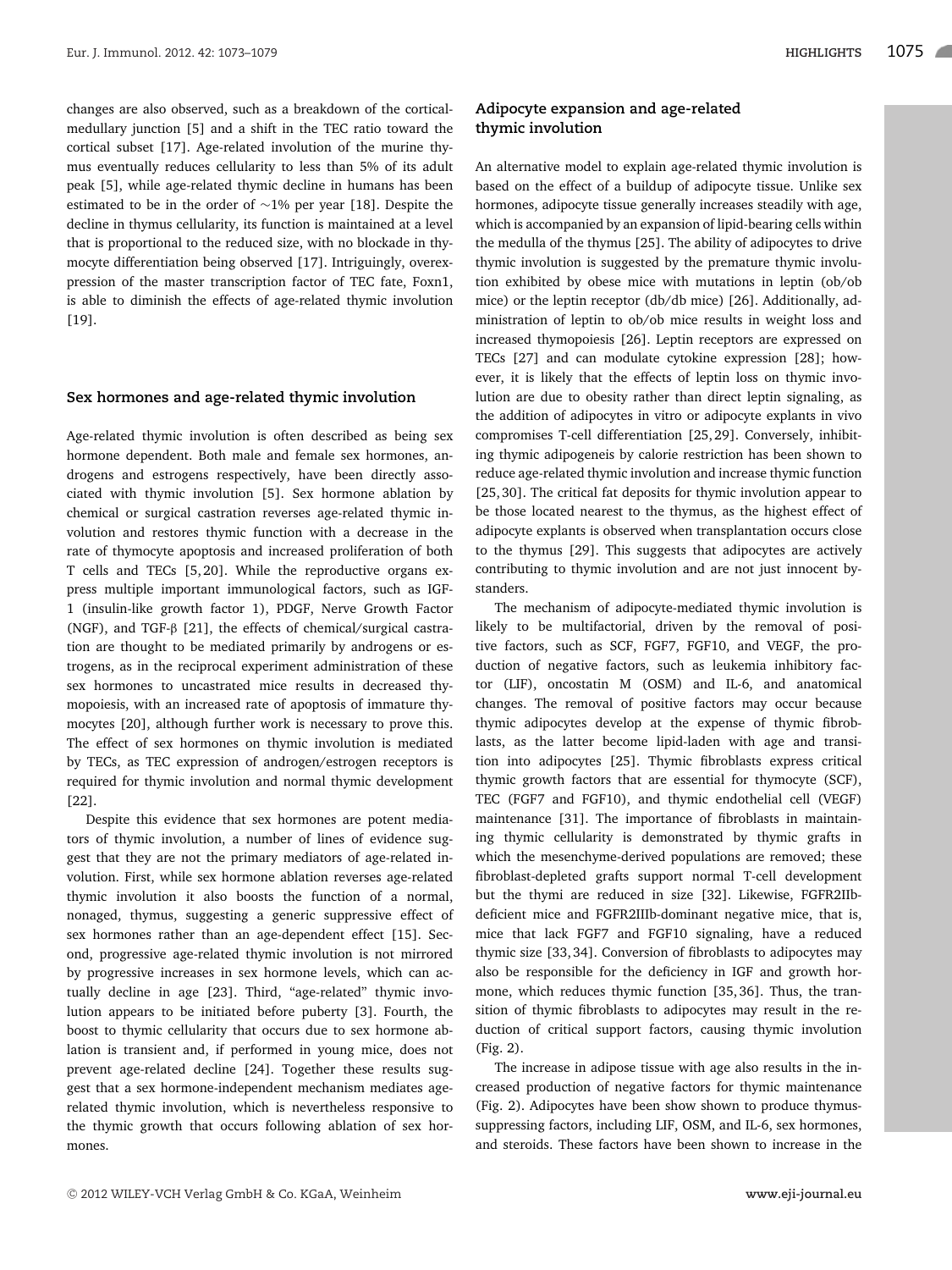

Figure 2. Impact on adipocyte growth on age-related thymic involution. In the young thymus (left), fibroblasts play a rejuvenative function on all the major cellular components of the thymus, stimulating thymocyte proliferation by production of **SCF**, thymic epithelial cell growth by **FGF**7/**FGF**10 and vascularization by **VEGF**. In the aged thymus (right), fibroblasts differentiate into adipocytes. As well as losing the rejuvenative function of fibroblasts, the adipocytes have negative effects on the other constituents of the thymus, causing apoptosis of thymocytes by way of steroid production, reducing thymic epithelial cell growth by **LIF**, **OSM**, and **IL**-6 and obstructing the perivascular space of postcapillary venules.

thymus with age and when given exogenously they induce thymic atrophy [37–40]. The local production of this combination of inhibitory factors by adipocytes is likely to transmit a suppressive signal to TECs, which would in turn reduce thymopoiesis and thymic cellularity.

Finally, adipocyte formation within the thymus can lead to anatomical changes. The thymic endothelium is critical for thymic function. It forms a specialized structure at the corticalmedullary junction, which expresses P-selectin, alpha 6 integrins, MECA-79, and VAP-1 [41–43] and allows the import of thymic progenitors from the bone marrow via postcapillary venules (PCVs) [44, 45].The PCVs appear to be doublewalled due to the presence of a perivascular space that separates the inner endothelial cell vessel wall from an outer layer of thin epithelial like cells commonly located at the corticalmedullary junction [46–48]. With age, this perivascular space becomes filled by adipocytes, which may limit the function of the PCV in recruiting thymic progenitors [46–48]. As importation of thymic progenitors is an event that is controlled by adhesion

molecules, such as P-selectin, whose expression changes periodically (a rate-limiting periodic gated event), a reduction in the thymic progenitors recruited would reduce the final thymic output [43].

#### **Pregnancy-dependent thymic involution**

A distinct phenomenon of thymic involution is observed during pregnancy, when the cellularity of the thymus is transiently reduced. Despite this, thymic function remains active, and widespread apoptosis is not observed [49]. This process of thymic involution can be replicated through treatment of either progesterone [50] or estrogens [51], and results in decreased thymocyte proliferation at the DN stage, without induction of apoptosis [50, 52]. While estrogens may contribute to pregnancyinduced thymic involution, progesterone acting directly on TECs is required to drive such involution, as loss of the progesterone receptor from the TEC compartment is sufficient to prevent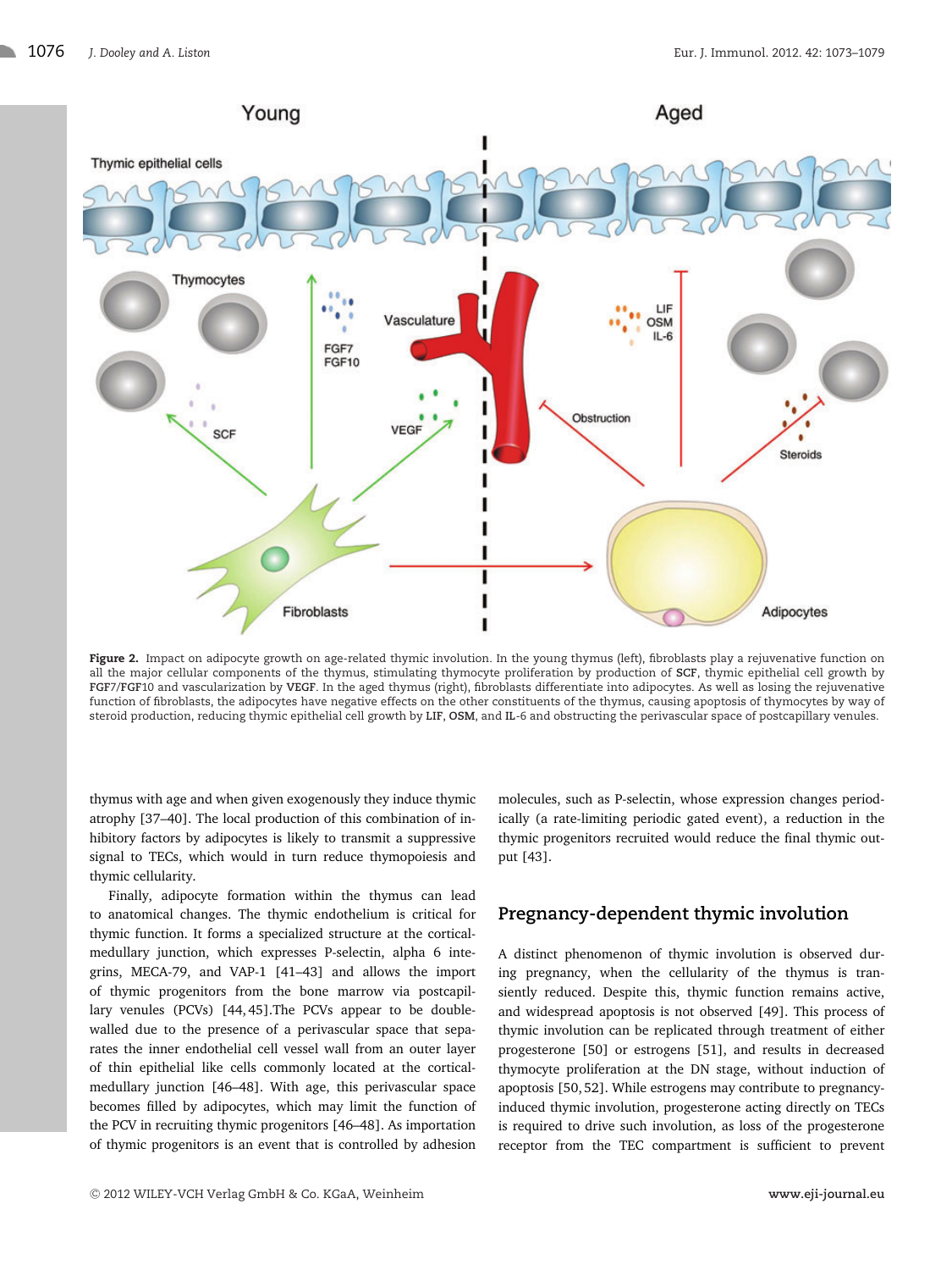pregnancy-associated thymic involution [50]. TECs are therefore required to integrate the hormonal signal and transmit this to DN thymocytes, inducing a slowdown in proliferation rates. An additional contributor to pregnancy-related thymic involution is the decrease in gonadotropin-releasing hormone during pregnancy, as provision of a gonadotropin-releasing hormone agonist during pregnancy partially inhibits involution [53]. It is worth noting that pregnancy also results in a suppression of B-cell differentiation in the bone marrow [54], an effect that can be recapitulated by progesterone and estrogen treatment [55], suggesting that thymic involution during pregnancy is just one of several energy-saving

#### **Stress-mediated thymic involution**

mechanisms initiated by progesterone.

In addition to the TEC-mediated mechanisms of thymic involution described above, there is a large category of disparate phenomena, which are able to promote thymic atrophy through direct apoptosis of thymocytes. Like TEC-mediated involution, thymocytemediated involution results in a thymus of reduced cellularity; however, unlike TEC-mediated involution, where a small "normal" thymus results, thymocyte-mediated involution produces an abnormal thymus, which classically presents with a near-complete loss of DP thymocytes. A number of both infectious and noninfectious stimuli are able to trigger this apoptotic pathway. The injection of lipopolysaccharide (LPS) is sufficient to trigger the same characteristic loss of DP cells and thymic cellularity [4]. Likewise, noninfectious stimuli ranging from stress (both physiological and psychological) [56, 57], fasting [58], inflammation [59], and cancer [60] all cause thymic involution. As discussed above, there are likely to be immunological and/or metabolic advantages to thymic involution during infection; the existence of two discrete infectionsensing pathways (infection-sensing and inflammation-mediated, see "Thymic involution in response to infection") supports the evolutionary importance of involution during infection. It has yet to be established whether there are biological advantages to the involution caused by the noninfectious stimuli that trigger DP loss, or whether these stimuli are the result of a maladaption whereby involution is triggered by the release of mediators that are moleculary similar to those released during infection.

The molecular mediators of many of these stimuli have yet to be characterized; however, it is at least plausible that all share a common molecular pathway, as each is related to the physiological response to stress. Multiple "stress" stimuli feed into the hypothalamic–pituitary–adrenal axis, resulting in the production of glucocorticoids [61, 62]. Adrenalectomy, blocking the production of glucocorticoids, prevents stress-induced thymic involution, demonstrating the necessary role of this pathway [63]. These hormones directly trigger apoptosis of DP thymocytes in an Apaf-1 and caspase-9-dependent manner. The unique susceptibility of DP thymocytes to glucocorticoid-induced apoptosis relates to the lack of expression of Bcl2 within this subset, as loss of Bcl2 at other T cell stages permits glucocorticoid-induced apoptosis. In addition to direct apoptotic effects, glucocorticoids decrease the TCR-

signaling capacity, resulting in increased "death by neglect" [63]. Intriguingly, baseline glucocorticoid levels are produced by TECs, but these do not appear to have an essential function for normal thymic development [64, 65], and any homeostatic function that does exist would be overwhelmed by the apoptotic effects of a stress-induced glucocorticoid spike. Additional involution pathways may also be induced by stress stimuli, which can increase the production of IL-6, IL-10, and NGF, and decrease growth hormone and dehydroepiandrosterone, in turn exacerbating thymic involution [66–68].

#### **Concluding remarks**

Thymic involution is often thought of as an entropic process. Under this model of thymic biology the thymus, which does not perform essential functions in later life, has not been evolutionarily selected for robustness, and thus is passively worn away by a myriad of microenvironmental fluctuations; however, we believe that this model of thymic involution needs to be reconsidered in light of the recent advances in the understanding of the diversity and complexity of the molecular pathways leading to thymic involution. At least five classes of molecular mediators are capable of driving thymic involution: IFN-α, androgens and estrogens, progesterone, adipose-generated factors, and glucocorticoids. Furthermore, these molecular mediators function through diverse cellular pathways. IFN-α, progesterone, androgens, and estrogens all appear to act directly on TECs. Glucocorticoids, by contrast, act directly on DP thymocytes, and adipocyte-produced factors are likely to function through altering the biology of TECs, endothelial cells, and fibroblasts. Finally, the presence of finely tuned regulation of these pathways, such as the miR-29a-mediated control of the IFN-α-mediated involution pathway, also argues in favor of thymic evolution as an adaptive and directed, rather than entropic, trait. The recent development of new tools to investigate thymic involution suggests that a new research focus on this old topic may be highly informative.

**Conflict of Interest:** The authors declare no financial or commercial conflict of interest.

#### **References**

- 1 **Aronson, M.**, Hypothesis: involution of the thymus with agingprogrammed and beneficial. *Thymus* 1991. **18**: 7–13.
- 2 **Dowling, M. R. and Hodgkin, P. D.**, Why does the thymus involute? A selection-based hypothesis. *Trends Immunol.* 2009. **30**: 295–300.
- 3 **Shanley, D. P.**, **Aw, D.**, **Manley, N. R. and Palmer, D. B.**, An evolutionary perspective on the mechanisms of immunosenescence. *Trends Immunol.* 2009. **30**: 374–381.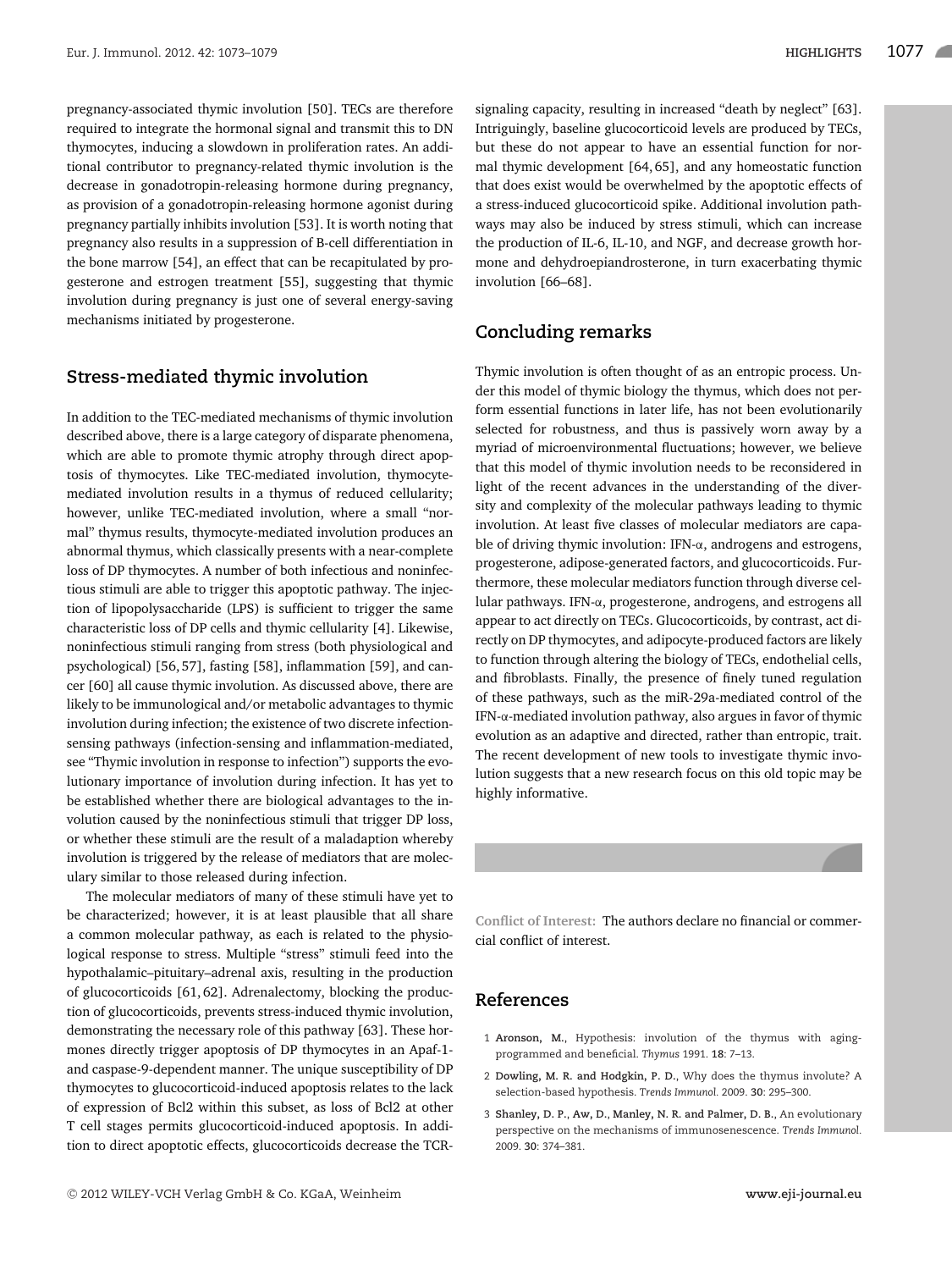- 4 **Billard, M. J.**, **Gruver, A. L. and Sempowski, G. D.**, Acute endotoxininduced thymic atrophy is characterized by intrathymic inflammatory and wound healing responses. *PLoS ONE* 1999. **6**: e17940.
- 5 **Sutherland, J. S.**, **Goldberg, G. L.**, **Hammett, M. V.**, **Uldrich, A. P.**, **Berzins, S. P.**, **Heng, T. S.**, **Blazar, B. R. et al.,** Activation of thymic regeneration in mice and humans following androgen blockade. *J. Immunol.* 2005. **175**: 2741–2753.
- 6 **Savino, W.**, **Dardenne, M.**, **Velloso, L. A. and Dayse Silva-Barbosa, S.**, The thymus is a common target in malnutrition and infection. *Br. J. Nutr.* 2007. **98**(Suppl 1): S11–S16.
- 7 **Toti, P.**, **De Felice, C.**, **Stumpo, M.**, **Schurfeld, K.**, **Di Leo, L.**, **Vatti, R.**, **Bianciardi, G. et al.,** Acute thymic involution in fetuses and neonates with chorioamnionitis. *Hum. Pathol.* 2000. **31**: 1121–1128.
- 8 **Glavina-Durdov, M.**, **Springer, O.**, **Capkun, V.**, **Saratlija-Novakovic, Z.**, **Rozic, D. and Barle, M.**, The grade of acute thymus involution in neonates correlates with the duration of acute illness and with the percentage of lymphocytes in peripheral blood smear. Pathological study. *Biol. Neonate* 2003. **83**: 229–234.
- 9 **Verinaud, L.**, **Da Cruz-Hofling, M. A.**, **Sakurada, J. K.**, **Rangel, H. A.**, **Vassallo, J.**, **Wakelin, D.**, **Sewell, H. F. et al.,** Immunodepression induced by Trypanosoma cruzi and mouse hepatitis virus type 3 is associated with thymus apoptosis. *Clin. Diagn. Lab. Immunol.* 1998. **5**: 186–191.
- 10 **Godfraind, C.**, **Holmes, K. V. and** .**Coutelier, J. P.**, Thymus involution induced by mouse hepatitis virus A59 in BALB/c mice. *J. Virol.* 1995. **69**: 6541–6547.
- 11 **King, C. C.**, **Jamieson, B. D.**, **Reddy, K.**, **Bali, N.**, **Concepcion, R. J. and Ahmed, R.**, Viral infection of the thymus. *J. Virol.* 1992. **66**: 3155–3160.
- 12 **Anz, D.**, **Thaler, R.**, **Stephan, N.**, **Waibler, Z.**, **Trauscheid, M. J.**, **Scholz, C.**, **Kalinke, U. et al.,** Activation of melanoma differentiation-associated gene 5 causes rapid involution of the thymus. *J. Immunol.* 2009. **182**: 6044– 6050.
- 13 **Schmidlin, H.**, **Dontje, W.**, **Groot, F.**, **Ligthart, S. J.**, **Colantonio, A. D.**, **Oud, M. E.**, **Schilder-Tol, E. J. et al.,** Stimulated plasmacytoid dendritic cells impair human **T**-cell development. *Blood* 2006. **108**: 3792–3800.
- 14 **Demoulins, T.**, **Abdallah, A.**, **Kettaf, N.**, **Baron, M. L.**, **Gerarduzzi, C.**, **Gauchat, D.**, **Gratton, S. et al.,** Reversible blockade of thymic output: an inherent part of **TLR** ligand-mediated immune response. *J. Immunol.* 2008. **181**: 6757–6769.
- 15 **Papadopoulou, A. S.**, **Dooley, J.**, **Linterman, M. A.**, **Pierson, W.**, **Ucar, O.**, **Kyewski, B.**, **Zuklys, S. et al.,** The thymic epithelial micro**RNA** network elevates the threshold for infection-associated thymic involution via suppression of the **IFN**-α receptor mediated by micro**RNA**-29 a. *Nat. Immunol.* 2012. **13**: 181–187.
- 16 **Taniguchi, T.** and **Takaoka, A.**, The interferon-alpha/beta system in antiviral responses: a multimodal machinery of gene regulation by the **IRF** family of transcription factors. *Curr. Opin. Immunol.* 2002. **14**: 111–116.
- 17 **Gray, D. H.**, **Seach, N.**, **Ueno, T.**, **Milton, M. K.**, **Liston, A.**, **Lew, A. M.**, **Goodnow, C. C. et al.,** Developmental kinetics, turnover and stimulatory capacity of thymic epithelial cells. *Blood* 2006. **108:** 3777–3785.
- 18 **Steinmann, G. G. and Muller-Hermelink, H. K.**, Age-related changes in the thymus-dependent immune system. *Dtsch. Med. Wochenschr.* 1985. **110**: 1300–1307.
- 19 **Zook, E. C.**, **Krishack, P. A.**, **Zhang, S.**, **Zeleznik-Le, N. J.**, **Firulli, A. B.**, **Witte, P. L. and Le, P. T.**, Overexpression of **F**oxn1 attenuates ageassociated thymic involution and prevents the expansion of peripheral **CD**4 memory **T** cells. *Blood* 2011. **118:** 5723–5731.
- 20 **Olsen, N. J.**, **Olson, G.**, **Viselli, S. M.**, **Gu, X. and Kovacs, W. J.**, Androgen receptors in thymic epithelium modulate thymus size and thymocyte development. *Endocrinology* 2001. **142**: 1278–1283.
- 21 **Ackland, J. F.**, **Schwartz, N. B.**, **Mayo, K. E. and Dodson, R. E.**, Nonsteroidal signals originating in the gonads. *Physiol. Rev.* 1992. **72**: 731–787.
- 22 **Staples, J. E.**, **Gasiewicz, T. A.**, **Fiore, N. C.**, **Lubahn, D. B.**, **Korach, K. S. and Silverstone, A. E.**, Estrogen receptor alpha is necessary in thymic development and estradiol-induced thymic alterations. *J. Immunol.* 1999. **163**: 4168–4174.
- 23 **Morley, J. E.**, Hormones and the aging process. *J. Am. Geriatr. Soc.* 2003. **51**: S333–337.
- 24 **Min, H.**, **Montecino-Rodriguez, E. and Dorshkind, K.**, Reassessing the role of growth hormone and sex steroids in thymic involution. *Clin. Immunol.* 2006. **118**: 117–123.
- 25 **Yang, H.**, **Youm, Y. H. and Dixit, V. D.**, Inhibition of thymic adipogenesis by caloric restriction is coupled with reduction in age-related thymic involution. *J. Immunol.* 2009. **183**: 3040–3052.
- 26 **Howard, J. K.**, **Lord, G. M.**, **Matarese, G.**, **Vendetti, S.**, **Ghatei, M. A.**, **Ritter, M. A.**, **Lechler, R. I. et al.,** Leptin protects mice from starvation-induced lymphoid atrophy and increases thymic cellularity in ob/ob mice. *J. Clin. Invest.* 1999. **104**: 1051–1059.
- 27 **Gruver, A. L.**, **Ventevogel, M. S. and Sempowski, G. D.**, Leptin receptor is expressed in thymus medulla and leptin protects against thymic remodeling during endotoxemia-induced thymus involution. *J. Endocrinol.* 2009. **203**: 75–85.
- 28 **Fantuzzi, G. and Faggioni, R.**, Leptin in the regulation of immunity, inflammation, and hematopoiesis. *J. Leukoc. Biol.* 2000. **68**: 437–446.
- 29 **Pond, C. M. and Mattacks, C. A.**, Interactions between adipose tissue around lymph nodes and lymphoid cells in vitro. *J. Lipid Res.* 1995. **36**: 2219–2231.
- 30 **Devlin, M. J.**, **Cloutier, A. M.**, **Thomas, N. A.**, **Panus, D. A.**, **Lotinun, S.**, **Pinz, I.**, **Baron, R., et al.,** Caloric restriction leads to high marrow adiposity and low bone mass in growing mice. *J. Bone Miner. Res*. **25**: 2078–2088.
- 31 **Jenkinson, W. E.**, **Jenkinson, E. J. and Anderson, G.**, Differential requirement for mesenchyme in the proliferation and maturation of thymic epithelial progenitors. *J. Exp. Med.* 2003. **198**: 325–332.
- 32 **Jenkinson, W. E.**, **Rossi, S. W.**, **Parnell, S. M.**, **Jenkinson, E. J.** and **Anderson, G.**, **PDGFR**alpha-expressing mesenchyme regulates thymus growth and the availability of intrathymic niches. *Blood* 2007. **109**: 954–960.
- 33 **Dooley, J.**, **Erickson, M.**, **Larochelle, W. J.**, **Gillard, G. O. and Farr, A. G.**, **FGFR**2IIIb signaling regulates thymic epithelial differentiation. *Dev. Dyn.* 2007. **236**: 3459–3471.
- 34 **Revest, J. M.**, **Suniara, R. K.**, **Kerr, K.**, **Owen, J. J. and Dickson, C.**, Development of the thymus requires signaling through the fibroblast growth factor receptor **R**2-**III**b. *J. Immunol.* 2001. **167**: 1954–1961.
- 35 **Phillips, J. A.**, **Brondstetter, T. I.**, **English, C. A.**, **Lee, H. E.**, **Virts, E. L.** and **Thoman, M. L.**, **IL**-7 gene therapy in aging restores early thymopoiesis without reversing involution. *J. Immunol.* 2004. **173**: 4867–4874.
- 36 **Savino, W.**, **Boitard, C.**, **Bach, J. F. and Dardenne, M.**, Studies on the thymus in nonobese diabetic mouse. I. Changes in the microenvironmental compartments. *Lab. Invest.* 1991. **64**: 405-417.
- 37 **Sempowski, G. D.**, **Hale, L. P.**, **Sundy, J. S.**, **Massey, J. M.**, **Koup, R. A.**, **Douek, D. C.**, **Patel, D. D. et al.,** Leukemia inhibitory factor, oncostatin M, **IL**-6, and stem cell factor m**RNA** expression in human thymus increases with age and is associated with thymic atrophy. *J. Immunol.* 2000. **164**: 2180–2187.
- 38 **Rega, G.**, **Kaun, C.**, **Demyanets, S.**, **Pfaffenberger, S.**, **Rychli, K.**, **Hohensinner, P. J.**, **Kastl, S. P. et al.,** Vascular endothelial growth factor is induced by the inflammatory cytokines interleukin-6 and oncostatin m in human adipose tissue in vitro and in murine adipose tissue in vivo. *Arterioscler. Thromb. Vasc. Biol.* 2007. **27**: 1587–1595.